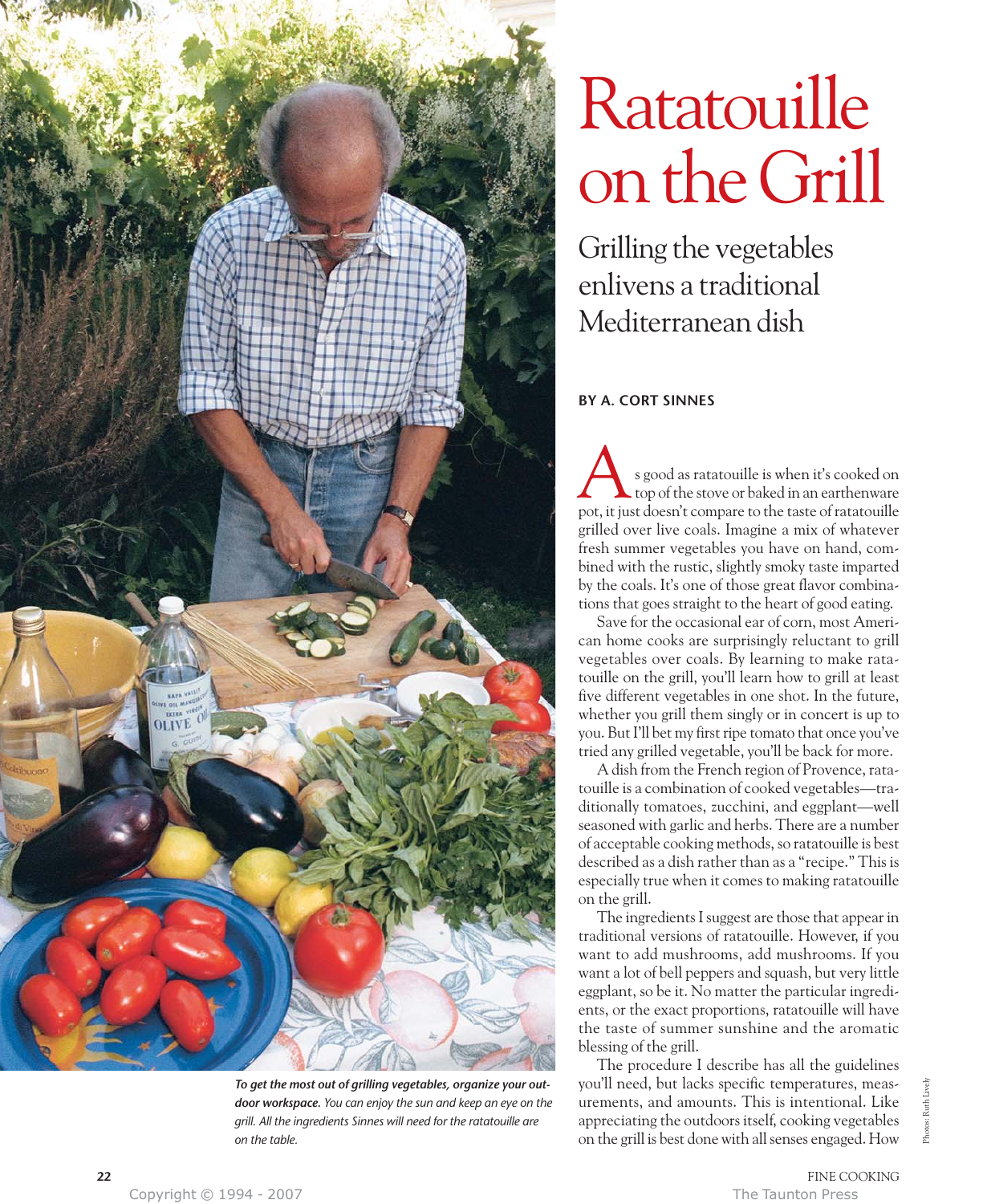much garlic and olive oil do you like? Taste. Are the vegetables soft enough? Touch. Are they getting good grill marks, or burning? See and smell.

Start by lighting the charcoal (about 60 briquettes or an equal amount of lump charcoal). Gather your skewers. If you're using bamboo skewers, soak them in warm water for 20 minutes to keep them from burning on the grill.

Prepare the vegetables as follows:

**Onions—**Peel, cut off the ends, and cut into six even wedges. Try to keep the wedges intact, as this makes for easier skewering.

**Squash—**For zucchini and crookneck varieties, slice into  $\frac{3}{8}$ -inch-thick rounds. For small squashes, such as the pattypan variety, slice off the ends and cut into six even wedges.

**Bell peppers—**Core, seed, and cut into 1-inch squares. Use any colors you like, but note that exotic (and expensive) purple peppers turn a normal green when heated.

**Eggplant—**Peel (optional, but the skin can get a little tough in the grilling process) and cut into 1-inch cubes.

**Tomatoes—**Large beefsteak tomatoes can be grilled whole, or cut in half horizontally. In either case, there's no need to put beefsteak tomatoes on skewers. Roma, pear, and cherry tomatoes can be skewered.

Once the vegetables have been prepared, thread each type on the skewers, packing the pieces as densely as possible. Never mix-and-match the vegetables; each has its own cooking time, and combining different types on one skewer confuses the issue, not to mention the cook. Brush

the skewered vegetables in olive oil (or roll them in it) and put them on a large platter. Admire.

Approximately 30 minutes after lighting the charcoal (about the same time it takes to prepare the vegetables), the coals should be completely covered with a light gray ash, just right for grilling.

Bring out the platterful of vegetables, along with the following: a pair of long-handled tongs, a bottle of your best olive oil, salt, a pepper mill, a head of garlic, a bunch of fresh basil or parsley (or both), a nice bowl to hold the cooked vegetables (one that will do the finished product justice), a wooden spoon, a small cutting board, and a sharp knife. If you're of a mind for it, don't forget a glass of wine for the cook.

Push the coals to one side of the grill. Why? Be-

cause (and here's where I disagree with many outdoor chefs) indirect cooking allows you the maximum flexibility with cooking times, keeps heat off the cook, and provides the least opportunity for charring the vegetables. To my taste, vegetables are not made to be charred.

For the record, here's how long the vegetables will take to cook—not in exact minutes, but in order of longest cooking time to least: onions; squash; peppers; mushrooms (if you choose to include them); eggplant; and tomatoes.

The procedure for grilling the vegetables is a little like orchestrating a ballroom dancing contest. It isn't particularly difficult, but you have to keep your eye on what's where and how well it's doing.

I put the longest-to-cook vegetables (onions and squash) nearest the fire, but not directly over it. If you run out of room on the grill, you can double-decker the skewers. The top layer will receive at least second-







*For even cooking, grill only one type of vegetable per skewer. Here, zucchini and green peppers sit on the center of the grill, receiving indirect heat from the white-hot coals that have been scraped to one side.*

*Perfectly grilled eggplant chunks will be browned and slightly wilted from the heat, but have only a few scattered char markings. Too much charring would mask the flavor of the vegetables.*

*To avoid burned fingers, use tongs to gently push the vegetables off each skewer. Add them to the marinade while they're warm so they soak up lots of flavor.*